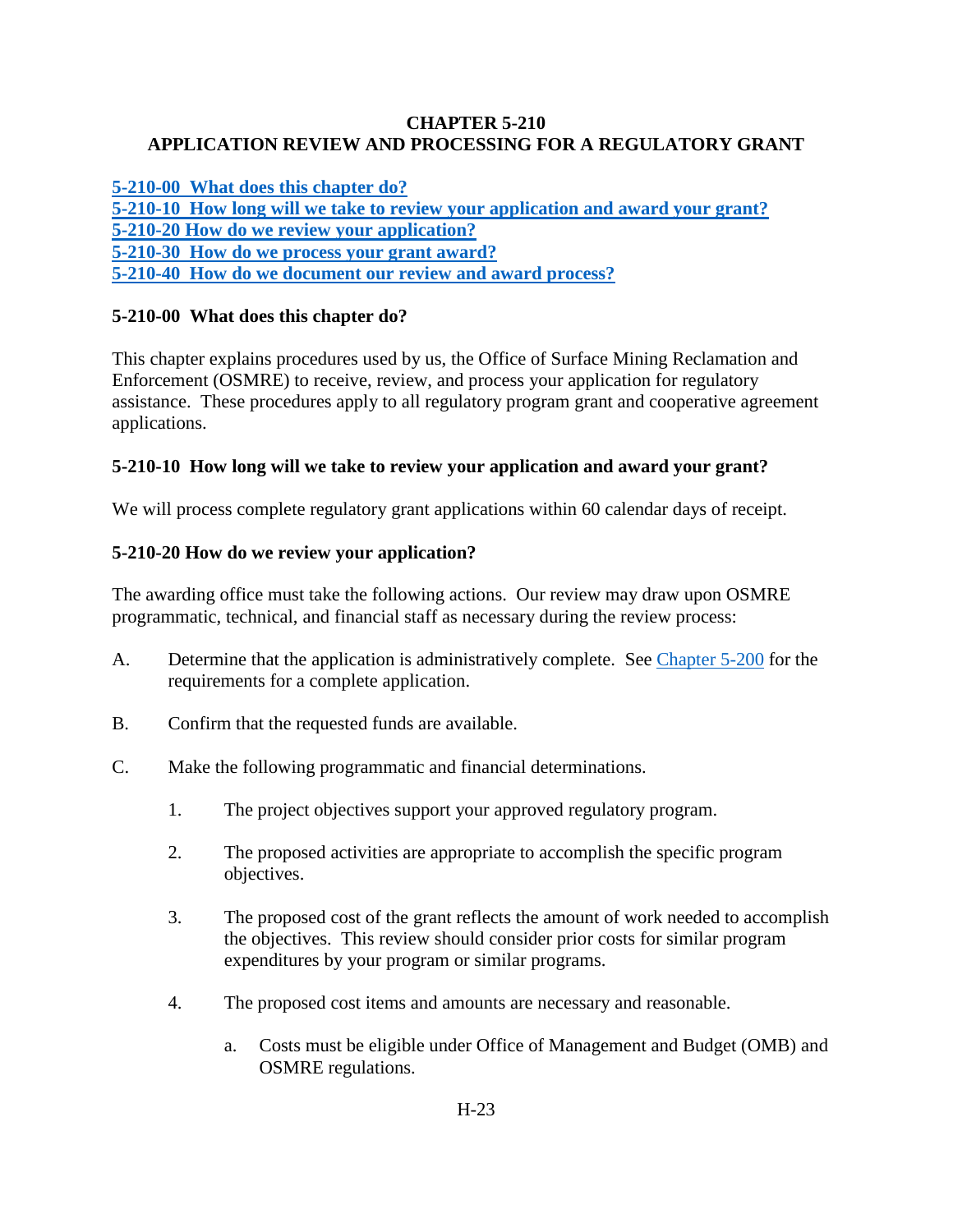- b. Costs must be essential to accomplish program objectives.
- c. Costs must be reasonable for this particular grant. Factors to consider for reasonableness may include fair market price and regional differences in cost.
- d. Costs must be allocable to your regulatory program.
- 5. For personnel costs, determine that you have adequate human resources and facilities to accomplish the work under the grant.
	- a. Determine that the project personnel are qualified.
	- b. Consider the following questions.
		- (1) Are the activities to be performed eligible?
		- (2) Are the number and type of personnel proposed necessary?
		- (3) Are the personnel rates reasonable?
	- c. The pay rates proposed for the grant personnel must be consistent with the rates your organization pays for similar activities not supported by Federal assistance.
- 6. Equipment and property items must clearly demonstrate a need which cannot be met with property you already have.
	- a. Consider the following questions.
		- (1) How long will you need the property?
		- (2) Have you considered alternatives to purchasing property, such as rental, leasing, and sharing?
	- b. You must have an adequate property management system that will ensure proper use and accountability for the requested property. Your system must be capable of producing inventory reports with equipment description, acquisition cost, current condition and fair market value.
- 7. Travel costs must be for trips which are necessary to meet the program objectives.
- 8. The cost items discussed here include general questions we will consider. However, we may consider additional questions for a particular application or cost. It is important not to just look at each item as a completely separate entity,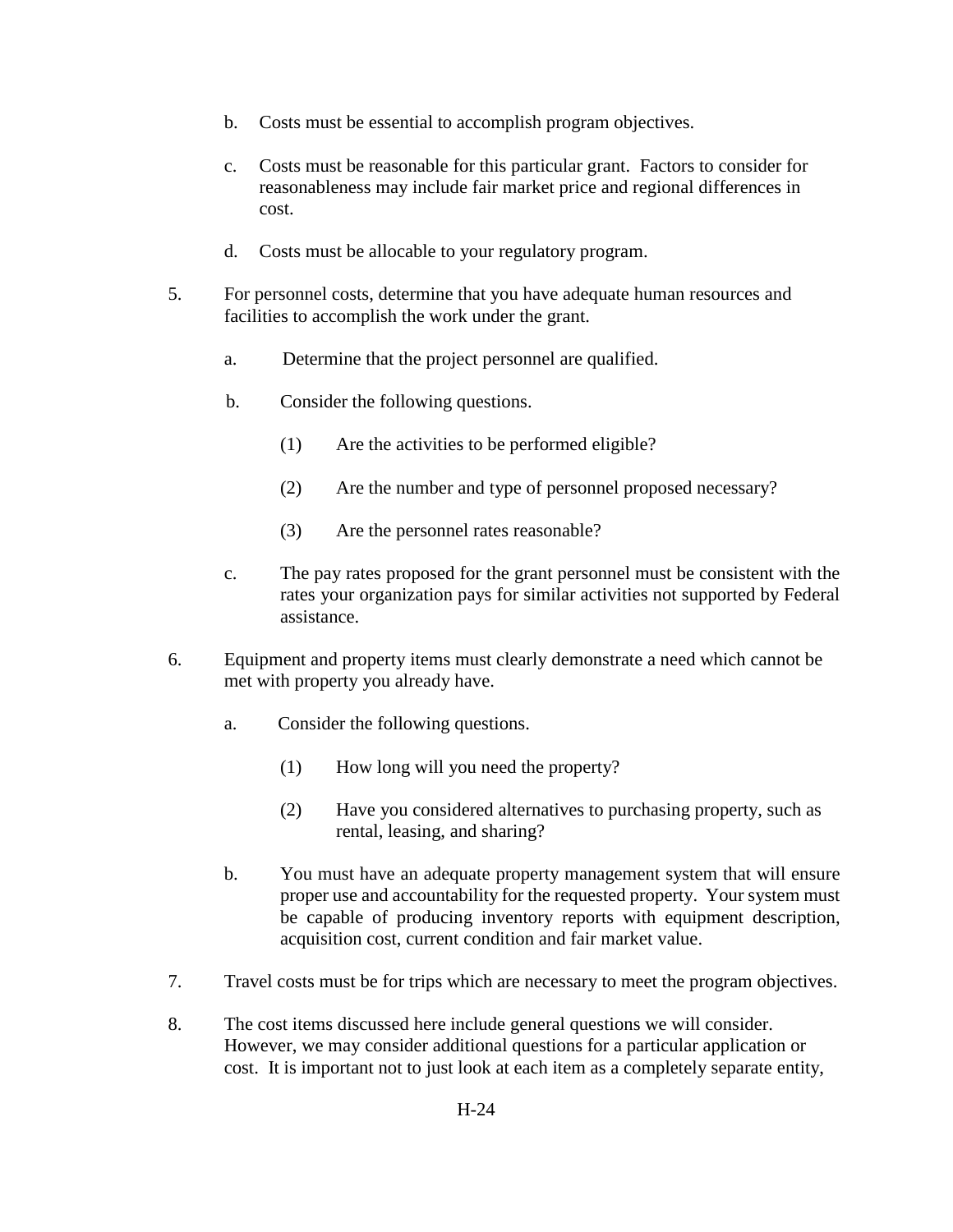but rather to see how each item contributes to the successful operation of the program. The reviewer must use sound judgment to determine the level and type of analysis that is appropriate for the type of work and amount of funding being proposed.

- E. For state regulatory Administration & Enforcement (A&E) grants, and any other agreements which require that some program costs be met with non-Federal funds, we will confirm that you will meet the match requirement.
	- 1. The proposed amount of non-Federal funds must meet the state's required share of the proposed program cost.
	- 2. A responsible state official must certify that the proposed non-Federal matching funds are available for expenditure by your program during this performance period.
	- 3. If the amount certified as available is not adequate, or if we are concerned that the amount certified may not be available, our awarding office will ask you for a specific description of the source of the proposed funds and when the funds will be available.
- F. Check the System for award Management (SAM) to determine whether your organization or officials are debarred, suspended, voluntarily excluded or ineligible for Federal assistance.
- G. Confirm that you are in compliance with the single audit requirements in 2 CFR Part 200.

## <span id="page-2-0"></span>**5-210-30 How do we process your grant award?**

- A. Our awarding office will decide to approve or disapprove your application based on our review. If we approve the application, we will award your regulatory agreement. If we disapprove it, we will send you our reasons or recommendations in writing.
- B. Before the planned award, we will send information about the award to our Office of Communications for Congressional and public news release. Our awarding office must follow the notification procedure established by the Office of Communications.
- C. We must enter and approve the award in our electronic grant system. Our accounting system will then update Treasury's grant payment system to make the funds available for you to request a drawdown.
- D. We will send you the approved award document, either electronically or in hard copy.

## <span id="page-2-1"></span>**5-210-40 How do we document our review and award process?**